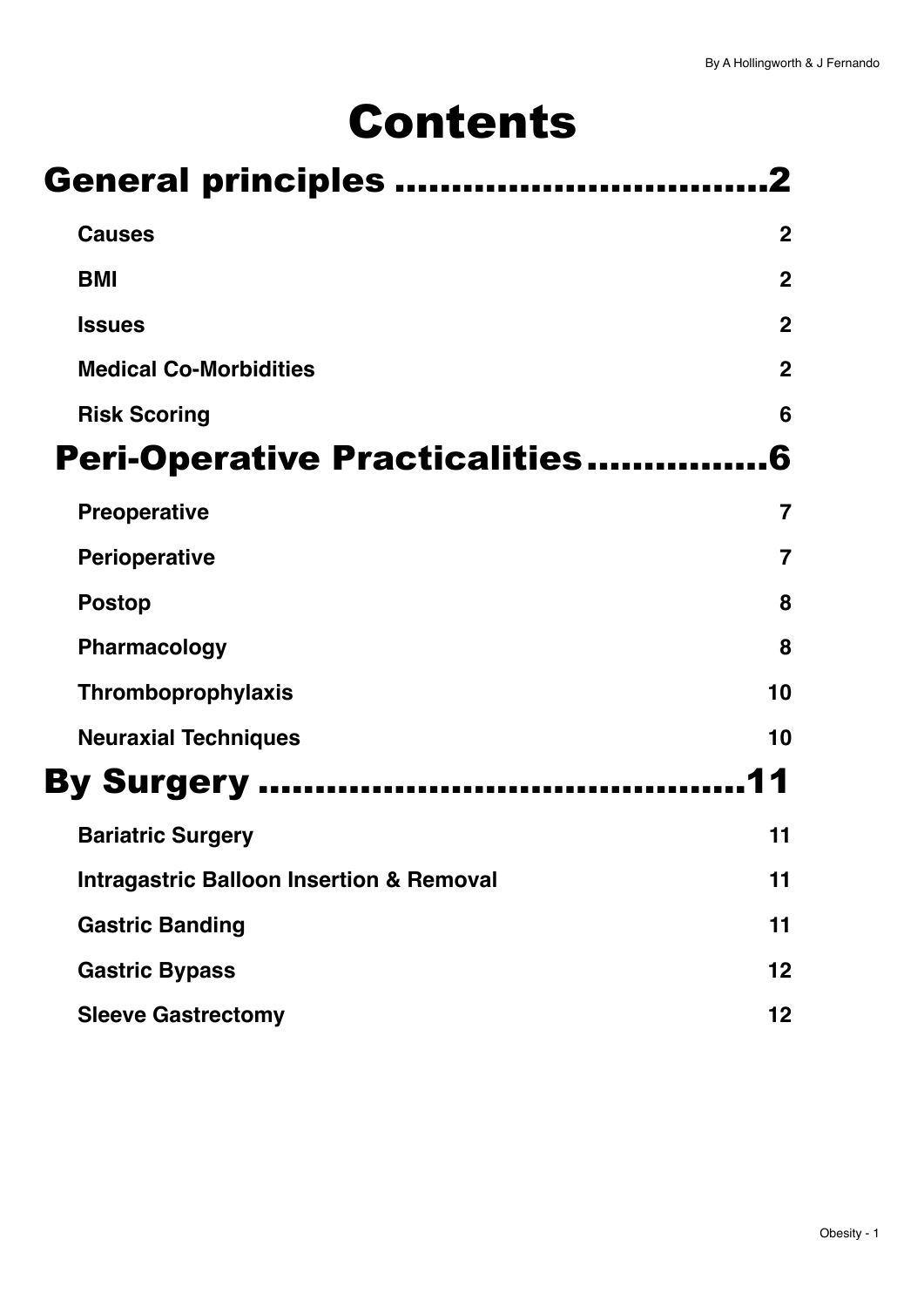# <span id="page-1-0"></span>General principles

- obese have ↑energy expenditure compared to lean people
- BMR corrected for body surface area is the same
- $\cdot$  but obese have thsa  $\Rightarrow$  102 consumption & CO2 production

### <span id="page-1-1"></span>Causes

- multifactorial incl genetic & environmental factors which are not fully understood
- resting energy expenditure is ↑ed but also see ↑↑↑calorie intake
- balance of apetite & satiety is complex centrally processed by hypothalamus:
	- ‣ hormones eg
		- leptin:
			- made in adipose
			- function to ↓appetite
			- obese have ↑ed circulating levels but leptin insensitivity
			- long term hunger level
		- adiponenctin:
			- similar signalling role to letpin
		- insulin:
			- controls short term appetite by working on hypothalamus
		- ghrelin
			- from wall of stomach
			- stretching  $\Rightarrow \downarrow$  release  $\Rightarrow \downarrow$  appetite
	- ‣ neuro mechanisms

### <span id="page-1-2"></span>BMI

weight(kg)/height (m)2

- $<$  20 = underweight
- $-20-25 = normal$
- $-25-30 =$  overweight
- $-30-40 =$  obese
- 40-50 = morbidly obese (>35 with comorbidities)
- $-50-60$  = super obese
- $-60-70$  = super super obese
- $-$  >70 = hyperobese

### <span id="page-1-3"></span>Issues

- Medical co-morbidities
- airway/ventilation
- OSA
- Metabolic complications
- positioning/handling
- drug dosing

# <span id="page-1-4"></span>Medical Co-Morbidities

- Obesity paradox:
	- ‣ outcome data shows equal or lower mortality in obese than normal weight critically ill patients (eg sepsis, heart failure)
	- ‣ no surgical evidence that outcomes in obese worse than normal weight pts
	- ‣ ↑ing ICU admissions for obese

### Summary

- associations:
	- ‣ HTN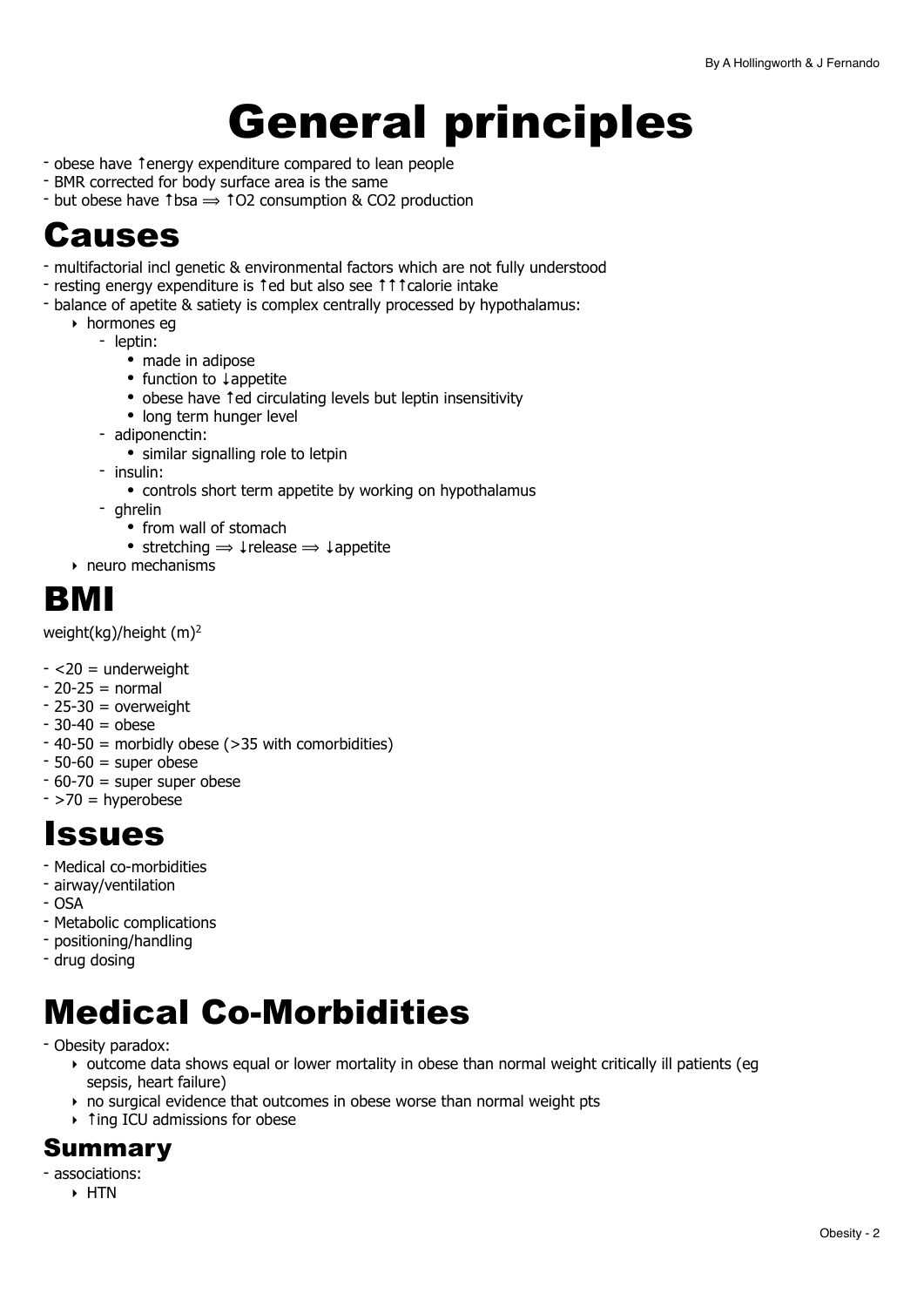- ‣ dyslipidaemia
- ‣ IHD
- ‣ DM
- ‣ OA
- ‣ liver disease
- ‣ asthma
- ‣ OSA & obesity hypoventilation syndrome

### OSA

- apnoea definition =
	- $\rightarrow$  cessation of airflow @ mouth/nose (apneoic episodes) for >10s despite effort with hypoxaemia
	- $\rightarrow$  >5/hr
	- ‣ interruption of REM sleep
- strong association with obesity but other causes:
	- ‣ adeno-tonsillar hypertophy
	- ‣ craniofacial abnormalities
- undiagnosed in ~80%
- different causes (strong overlap between them):
	- ‣ **obstructive** (pharyngeal wall collapse) (85%):
		- balance during inspiration:
			- -ve pressure created by diaphragm & intercostals
			- contractor of oropharyngeal dilator & abductor mms to maintain patent upper airway
		- alteration in balance caused by:
			- Trat in pharyngeal wall  $\Rightarrow$   $\uparrow$  compliance
			- change airway geometry so axis of open part is AP rather than lateral  $\Rightarrow$  ineffective genioglossus tone during inspiration
		- intermittent desat on PSG but full recovery from nadir
	- ‣ **centrally** driven aka obesity hypoventilation syndrome (5%):
		- $-$  = severe disease with marked end organ damage
		- desensitisation of resp centres ?leptin insenstivity
		- chars:
			- diurnal variation in ventilation
			- PaCO2 > 45 (type Ii failure)
			- ↓sensitivity to CO2
			- hypoventilation
			- ↑O2 consumption & ↑CO2 production:
				- ‣ ↑ed metabolically active adipose
				- ‣ mm work to support weight & respiration
		- BiPaP effective despite ↓drive
		- see prolonged desat with no recovery on PSG

#### **‣ mixed**

- Pathophys:
	- $\rightarrow$  hypoxaemia  $\rightarrow$  secondary polycythaemia
	- $\rightarrow$  systemic vasoC  $\rightarrow$  HTN
	- $\rightarrow$  pulmonary vasoC  $\rightarrow$  RV failure
- STOP BANG OSA screening score for presence of OSA:
	- ▶ S nore loudly
	- ‣ T ired with daytime somnolence
	- ‣ O served apneoic episodes
	- $\triangleright$  P ressure = HTN
	- $\triangleright$  B MI  $>35$
	- $\triangleright$  A ge  $>50$
	- ‣ N eck circumference >40cm
	- $\triangleright$  G ender = Male
	- $ightharpoonup$  score:
		- $\geq 3$  = high risk; sensitive but low specificity
		- $\ge 5$  = high risk OSA; high sensitivity & specificity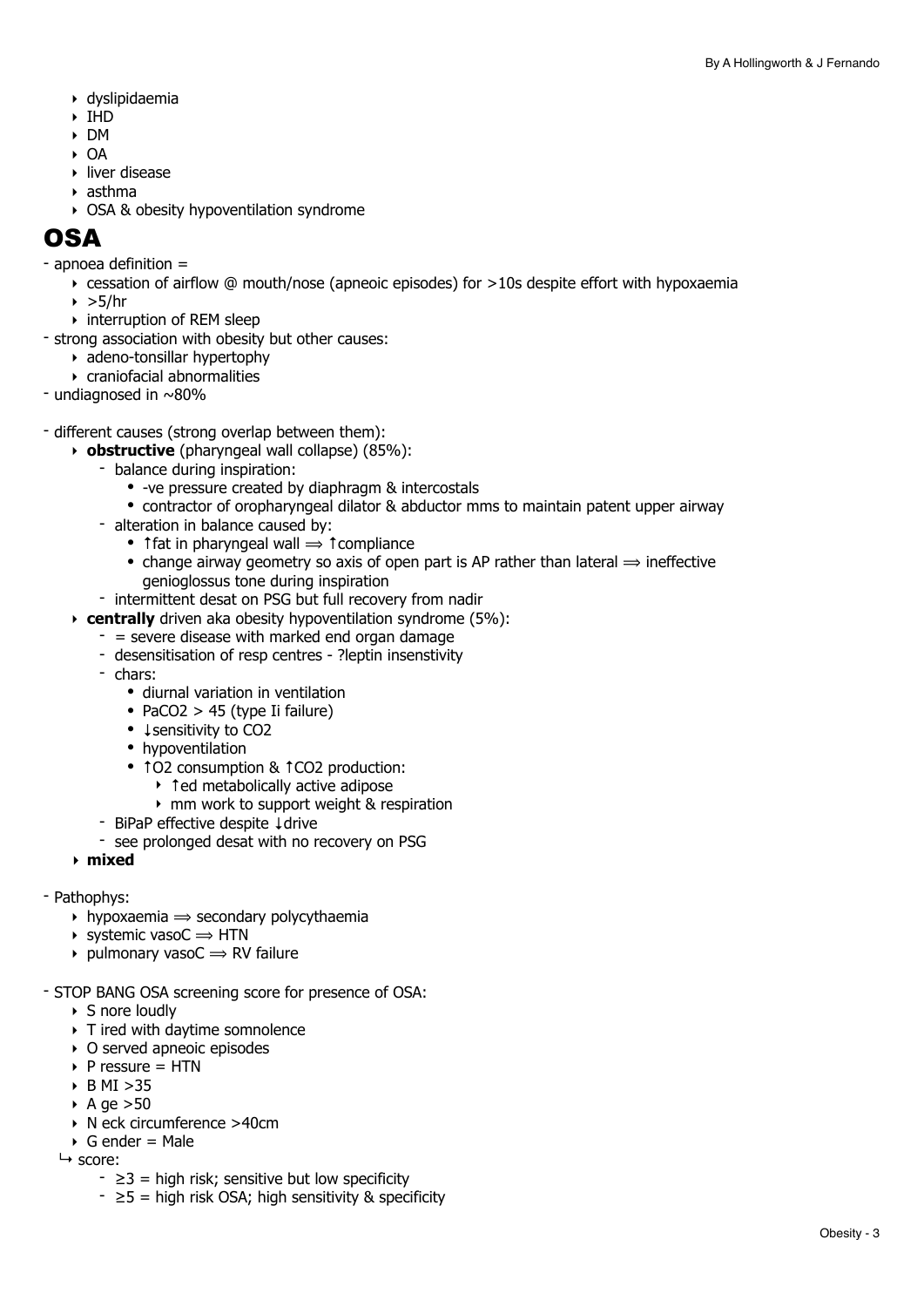- Epworth Sleepiness Score:
	- ‣ good tool to decide who to send to sleep clinic for formal Ix
	- $\rightarrow$  no point sending for sleep study if not sleepy
- Sleep service
	- ‣ perform polysomnography (**PSG**) includes ECG, EEG, eye movements, EMG, snoring volume, oronasal airflow, SpO2s
- Apnoea = as defined prev
- $\mathbf{F}$  **Hypopnoea** =  $\downarrow$  airflow through airways  $\Rightarrow$  disturbance of sleep measured over total sleep time
- $-$  AHI (Apnoea or hypopnoea index) = total episodes in night/number of hours slept
	- $\rightarrow$  not universally defined but ↓airflow by 30% or >4% desat an example
	- ‣ index represents severity of OSA
	- $\rightarrow$  grading:
		- $< 5 =$  normal
		- $-5-15 =$  mild
		- $-15-30$  = moderate
		- $-$  >30 severe
- The point of PSG is to decide who to offer CPAP:
	- ‣ Symptomatic patients: ⅓ compliant, ⅓ semi compliant, ⅓ non-compliant
	- ‣ Asymptomaric patient: only 3% compliant with CPAP
	- $\mapsto$  but PSG ca be useful for peri-op risk stratification

#### **Independent co-morbidities assoc with OSA:**

- Airway : ↑risk of difficult airway
- neuro:
	- ‣ ↑stroke
	- ‣ ↓quality of life, ↓cognitive function, depression
	- $\rightarrow$  childhood OSA  $\rightarrow$  ↓IQ, ↓memory, ↓learning skills, bed wetting
- endocrine:
	- ‣ impaired glucose tolerance & dyslipidaemia/DM
	- ‣ ↑ACTH & ↑cortisol
	- ‣ testicular & ovarian dysfunction
	- ‣ hypothyoid
- CVS:
	- ‣ HTN
	- ‣ arrhythmias
	- ‣ pHTN & heart failure
	- ‣ polycythaemia
- Paeds assoc with adeno-tonsillar hypertrophy but severity is not proportional

#### - **Treated** with

- ‣ lifestyle factors: weight loss, stop smoking, stop alcohol, ↑physical activity
- ‣ Rx co-morbidities
- ‣ CPAP
- ‣ surgical uvulo-palato-pharyngoplasty
- ‣ mandibular advancement devices
- $\rightarrow$  plan for difficult BMV +/- intubation
- If new diagnosis:
	- ‣ limited evidence CPAP 1-3months prior to surgery effect outcome
	- $\rightarrow$  General benefit = well being, functional status, alertness

#### **Anaesthetic Considerations**

- ↑risk of periop airway obstruction

#### **PreOperative**

- stratify pt risk based on:
	- ‣ patient factors:
		- severity of OSA
		- craniofacial abnormalities
		- compliance with CPAP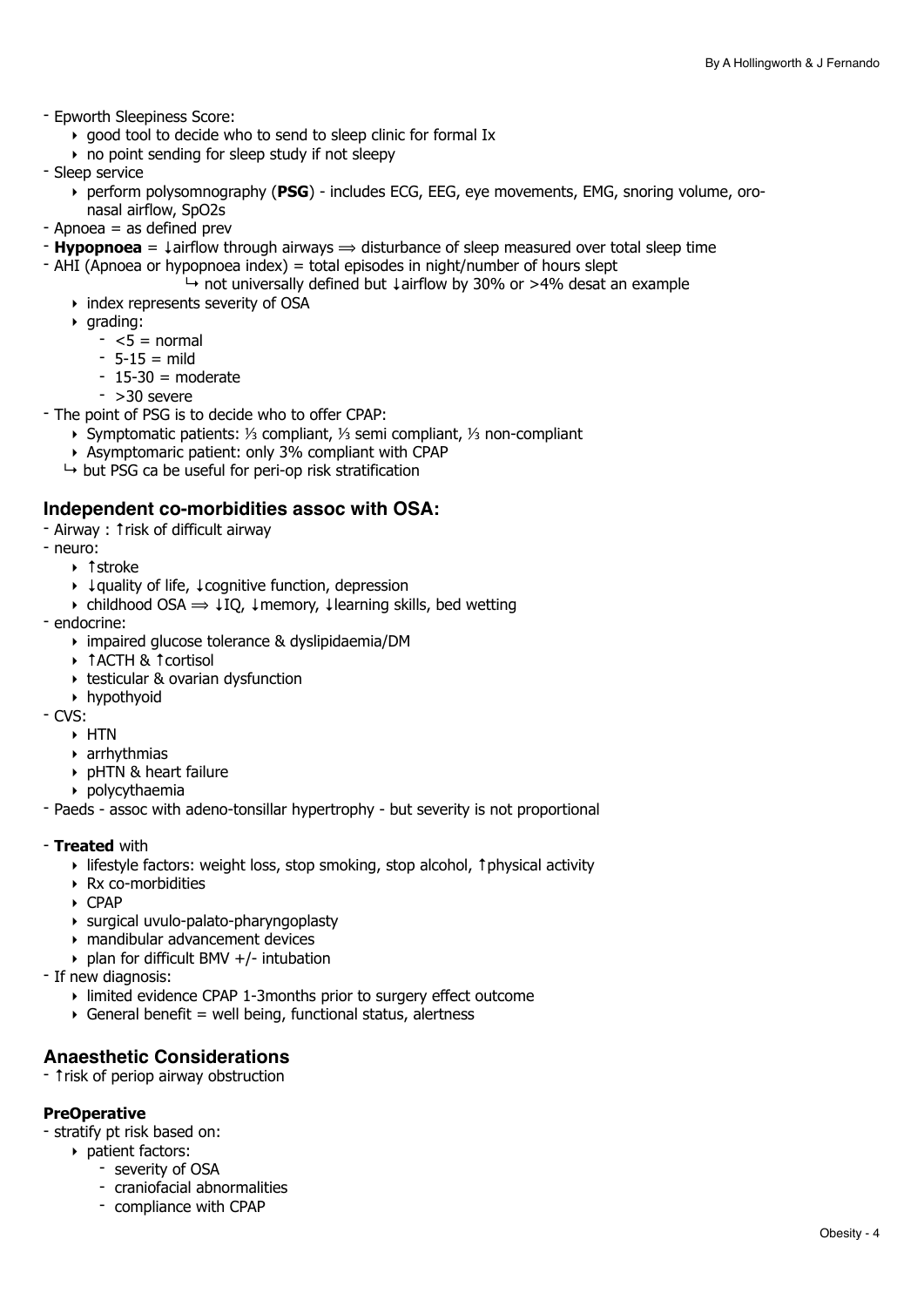- obesity
- ‣ surgical factors:
	- duration of surgery
	- ?laprascopically possible or likely to be very painful post op
	- regional technique possible

 $\rightarrow$  if use to guide need for PSG preop, day case, HDU/ICU post op

- consider OSA in all paeds T&A's
- optimise co-morbidities
- Ix's
	- $\triangleright$  FRC
	- ▶ SpO2 if resting hypoxia in clinic  $\Rightarrow$  ABG
	- $\triangleright$  ECG if R heart strain  $\Rightarrow$  ECHO to exclude RVH
	- ‣ ABGs baseline if normal HCO3 than can r/o OHS
	- $\rightarrow$  if heart failure or hypercapnia >50 then defer elective surgery until 3/12 of CPAP

#### **Intra-Operative**

- avoid sedative pre-meds
- short acting agents avoid opioids where able
- pre-oxygenate ++
- ETT preferred to sedation or GA with spont vent
- maximise non-opioid analgesia
- ↑monitoring post op
- regional where possible

#### **Post Op**

- full NMB reversal
- high sitting
- extubate to CPAP
- target preop SpO2 must have continuous monitoring overnight
- prolonged PACU stay +1 hr on top normal protocol
- HDU

### Other Respiratory problems

#### Lung Biomechanics

- $|FRC$ 
	- ‣ ↓ed in awake
	- ‣ ↓s further post induction
- ↓pulmonary compliance:
	- ‣ ↑weight of chest wall
	- ‣ ↑pulmon blood volume
- closing volume encroaches on FRC during VT
- rapid O2 desat

#### Asthma

- may have signs similar to asthma
- commonly bronchoconstrictrive symptoms due to airway closure not hyperreactive airways affecting calibre
- closure = direct effect of obesity rather than intrinsic disease
- non-reversible with bronchodilators

### **CardioVascular**

#### - physiology:

- ‣ ↑CO to deliver ↑metabolic tissue demands
- ‣ ↑MAP ⟹ LV dilation & hypertrophy ⟹ ↓ventricular compliance ⟹ ↓diastolic dysfunction & ↑LVEDP
- ‣ ↑blood volume 2nd to:
	- RAAS
		- polycythaemia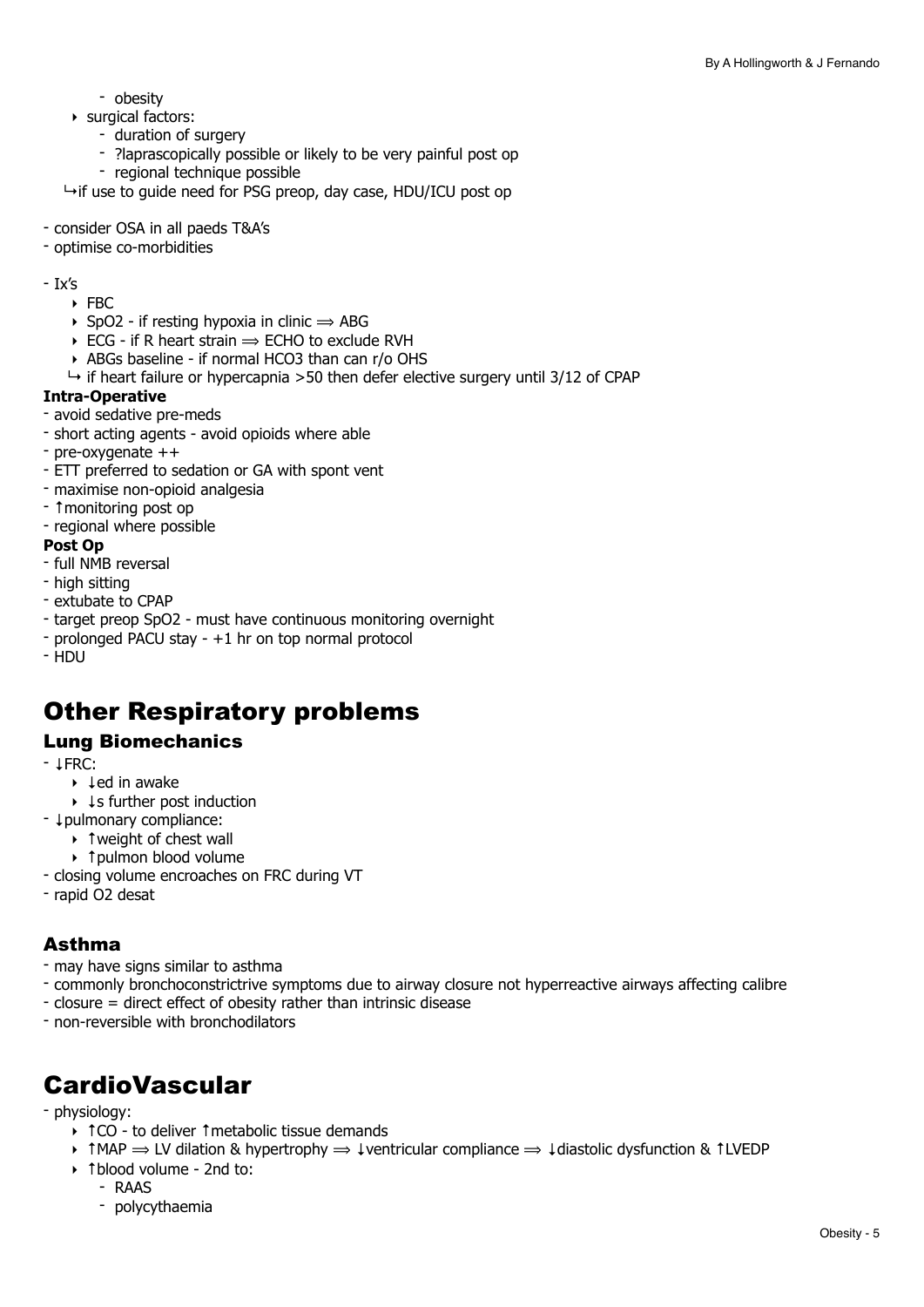- ↑risk of heart failure caused by:
	- ↑blood volume & ↑LVEDP
- chronic hypercapnia  $\Rightarrow$  pHTN  $\Rightarrow$  1R heart pressures  $\Rightarrow$  RV dilatation  $\Rightarrow$  cor pulmonale
- ↑risk arrhythmias caused by:
	- ↑catecholamines 2nd to OSA
	- ventricular hypertrophy
	- fat infiltration of conducting systems
	- +/- hypokalaemia from diuretics
- ↑ed risk of IHD:
- ‣ ↑DM
	- ‣ ↓level of activity

### Endocrine

- Insulin resistance & DM:
	- ‣ post onset obesity see:
		- ↓glucose removal
		- insulin resistance
		- $\mapsto \Rightarrow$  hyperinsulinaemia
	- ‣ later:
		- ↑VLDL synthesis
		- ↑plasminogen activator inhibitor 1 synthesis
		- ↑SNS activity
		- ↑Na reabsorption
		- $\mapsto \Rightarrow$  hyperlipidaemia & HTN
	- ‣ development of type II DM = ↑BSL later
- bariatric surgery (esp gastric bypass) can improve DM ii control immediately ie before weight loss
	- $\rightarrow$  80% complete resolution DM II within 1 yr post surgery

### Metabolic Syndrome

- = occurrence of metabolic RFs for type II DM & CVS disease
- criteria any 3 of 5:
	- ‣ abdo obesity (waist >102cm men; 88cm women)
	- $\triangleright$  serum triglycerides >1.7, or on Rx
	- $\triangleright$  HDL <1 men; <1.3 women, or on Rx
	- bp >130/85, or on Rx
	- $\rightarrow$  fasting glucose  $>$  5.6, or on Rx
- risk of atherosclerotic CVS disease:
	- ‣ vasc endothelial dysfunction
	- ‣ abnormal lipids
	- ‣ HTN
	- ‣ vasc inflammation

### Gastrointestinal

- ↑ intra-abdo pressures ⟹ ↑reflux, ↑aspiration

### VTE

- ↑risk of DVT & PE
- ↑risk of recurrent VTE if anticoag withdrawn
- risk also ↑ed if presence of:
	- $\triangleright$  smoking
	- ‣ air travel
	- ‣ women on OCP

# <span id="page-5-0"></span>Risk Scoring

# <span id="page-5-1"></span>Peri-Operative Practicalities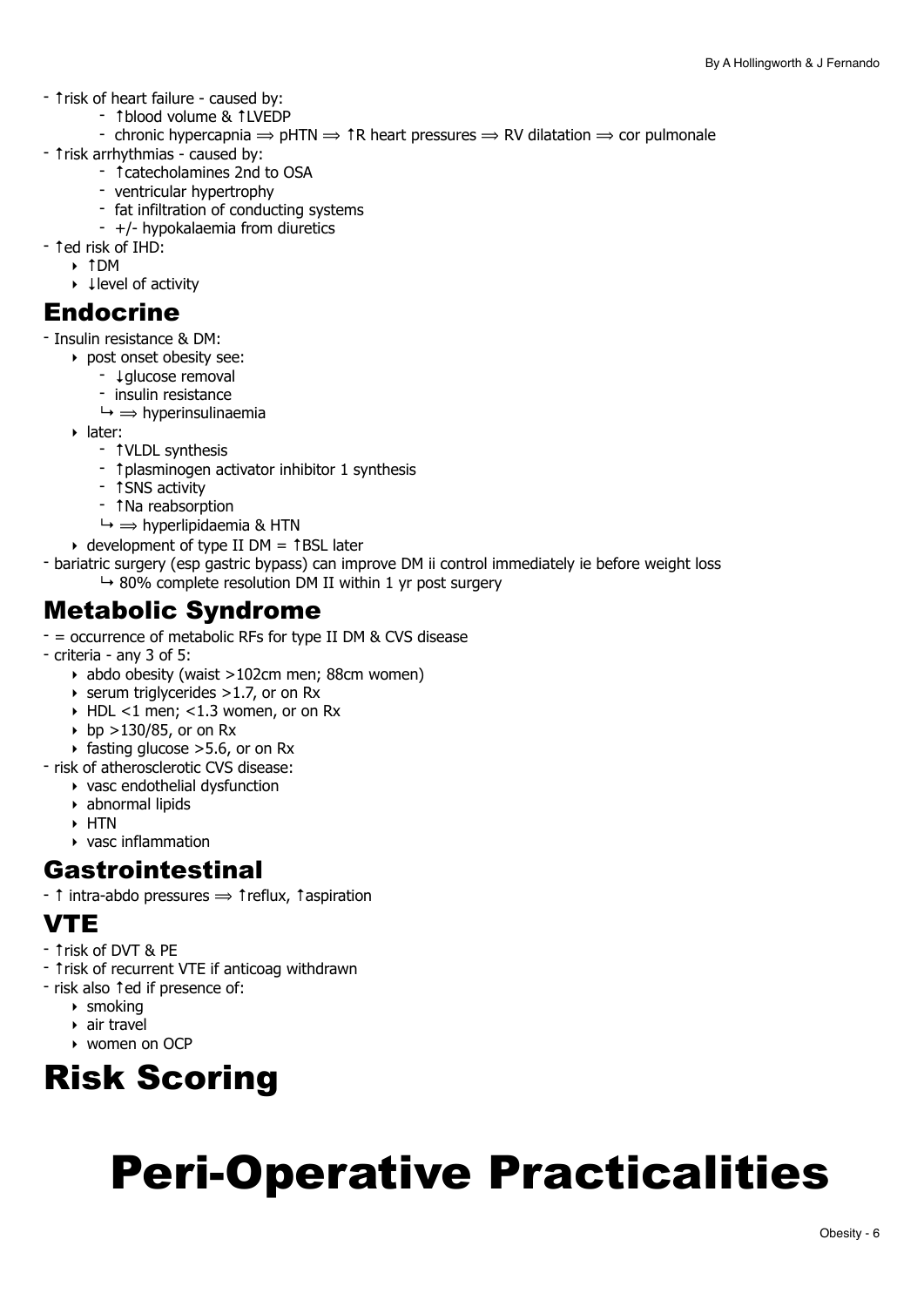| Table 21.1 Obesity Surgery Mortality Risk Score <sup>16</sup> |                                                                                                             |  |
|---------------------------------------------------------------|-------------------------------------------------------------------------------------------------------------|--|
| <b>Risk factor</b>                                            | <b>Points</b>                                                                                               |  |
| Age >45vr                                                     |                                                                                                             |  |
| Hypertension                                                  |                                                                                                             |  |
| $\sigma$ sex                                                  |                                                                                                             |  |
| Risk factors for PE*                                          |                                                                                                             |  |
| BMI $\geq$ 50kg/m <sup>2</sup>                                |                                                                                                             |  |
| Total:                                                        |                                                                                                             |  |
| Risk group (score)                                            | Post-operative mortality risk (deaths/total number of patients)                                             |  |
| Class $A$ (0 or 1 points)                                     | 0.2%                                                                                                        |  |
| Class $B(2 \text{ or } 3 \text{ points})$                     |                                                                                                             |  |
| Class $C(4 \text{ or } 5 \text{ points})$                     | 2.4%                                                                                                        |  |
|                                                               | $*$ Previous VTE, pulmonary hypertension, preoperative vena cava filter, or hypoventilation due to obesity. |  |

## <span id="page-6-0"></span>Preoperative

- Assess for high risk:
	- ‣ STOPBANG
	- ‣ poor functional capacity
	- ‣ abnormal ECG:
		- low voltage LVH
		-
		- QTc prolonged
		- inflat T abnormalities
		- R axis dev or RBBB<br>- P pulmonale
		-
	- ‣ uncontrolled bp
	- $\cdot$  SpO2 <94% on RA
	- ‣ poorly controlled asthma/COPD
	- ‣ prev DVT/PE
	- $\rightarrow$  if any should consider<br>- ABGs/sleep studies
		-
		- pre-op CPAP
		- ECHO
		- cardio-resp consult
- should perform CVS exam
- check whether can lie flat
- ABG as baseline for CO2 control
- consider gastric acid prophylaxis peri-op

### <span id="page-6-1"></span>**Perioperative**

- get pt to walk into OR
- lie on pre-prepared hover mattress
- standard monitoring:
	- ‣ bp cuff acceptable to use forearm cuff
	- ‣ invasive A lines only indicated for specific CVS problems
- cannulation US guided periph or central lines
- SCDs on all
- careful Ul positioning to prevent brachial plexus shld ext/abduction injuries
- epidural analgesia:
	- ‣ advs:
		- ↓reduction in vital capacity & other spirometric values
		- lung volumes recovered quicker post op

‣ disadv:

- ↓abdo wall mm tone ↓ing forced expiration power
- difficult to get in place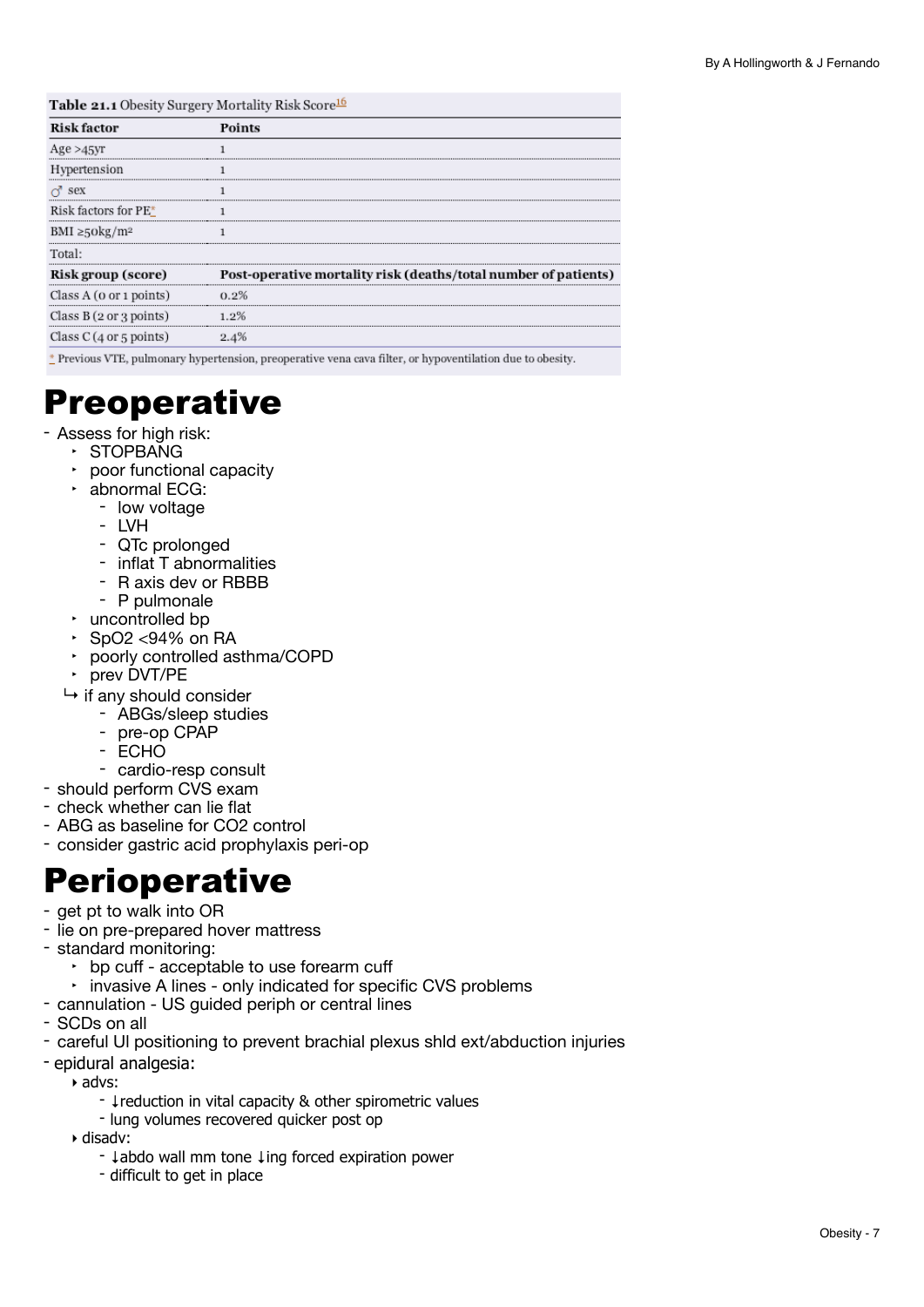#### **Induction**

- ramped position sniffing morning air (tragus above sternum)
- pre-oxygenation in this position essential to >80% (>90% better)
- airway:
	- ‣ NAP 4 difficult airway x2 of non-obese:
		- aspiration with LMAs
		- diff tracheal intubation (13%)
		- airway obstruction during emergence rescue techniques failed more commonly
		-
	- $\cdot$  preoxygenate ramped  $\Rightarrow$  ↑FRC, ↓aspiration risk
	- ‣ AFOI may be routine in some bariatric centres
	- ‣ good airway plan weak assoc with ↑difficult intubation
	- ‣ assistant to pull breasts down
	- ‣ IPPV should be used (avoid SV):
		-
		- ↑WOB<br>- early airway closure<br>- rapid desat
		-
	- ‣ avoid LMAs BMI >35
	- ‣ extubate head up awake

#### **Maintenance**

- short acting anaesthetic agents to minimise post op hypovent & hypoxaemia:
	- ‣ remi & des
	- ‣ TIVA prop & remi
- NMB monitoring and full reversal
- use high PEEP
- pressure areas
- Left lateral tilt to minimise aorto-caval compression
- depth anaesthesia monitoring

#### **End of case**

- Suggamadex

### <span id="page-7-0"></span>Postop

- use routine PACU d/c criteria except:
	- ‣ aim preop SpO2 with minimal O2 as possibile
- ‣ check no evidence of hypoventilation
- extubating to BiPAP or CPAP good option VTE prophylaxis as x2 risk
- 
- if OSA:
	- ‣ reinstate CPAP if using pre-op
	- ‣ additional recovery time recommended
	- ‣ must be free of apnoeas when not stimulated
	- ‣ effective CPAP ↓risk of apnoea to near normal
	- ‣ continuous SpO2 monitoring recommended 24hrs post op (level 2 care)

## <span id="page-7-1"></span>Pharmacology

#### **Calculations**

- IBW in kg easily calculated using Broca:
	- $\cdot$  Men = height (cm) 100
	- $\cdot$  Women = height (cm) 105
- Lean body weight exceeds IBW in obese but then plateaus ∴:
	- $\cdot$  Men = 100kg
	- Women  $= 70$ kg
- Adjusted Body Weight =  $IBW + 40\%$  excess

#### **Generic**

- VD altered: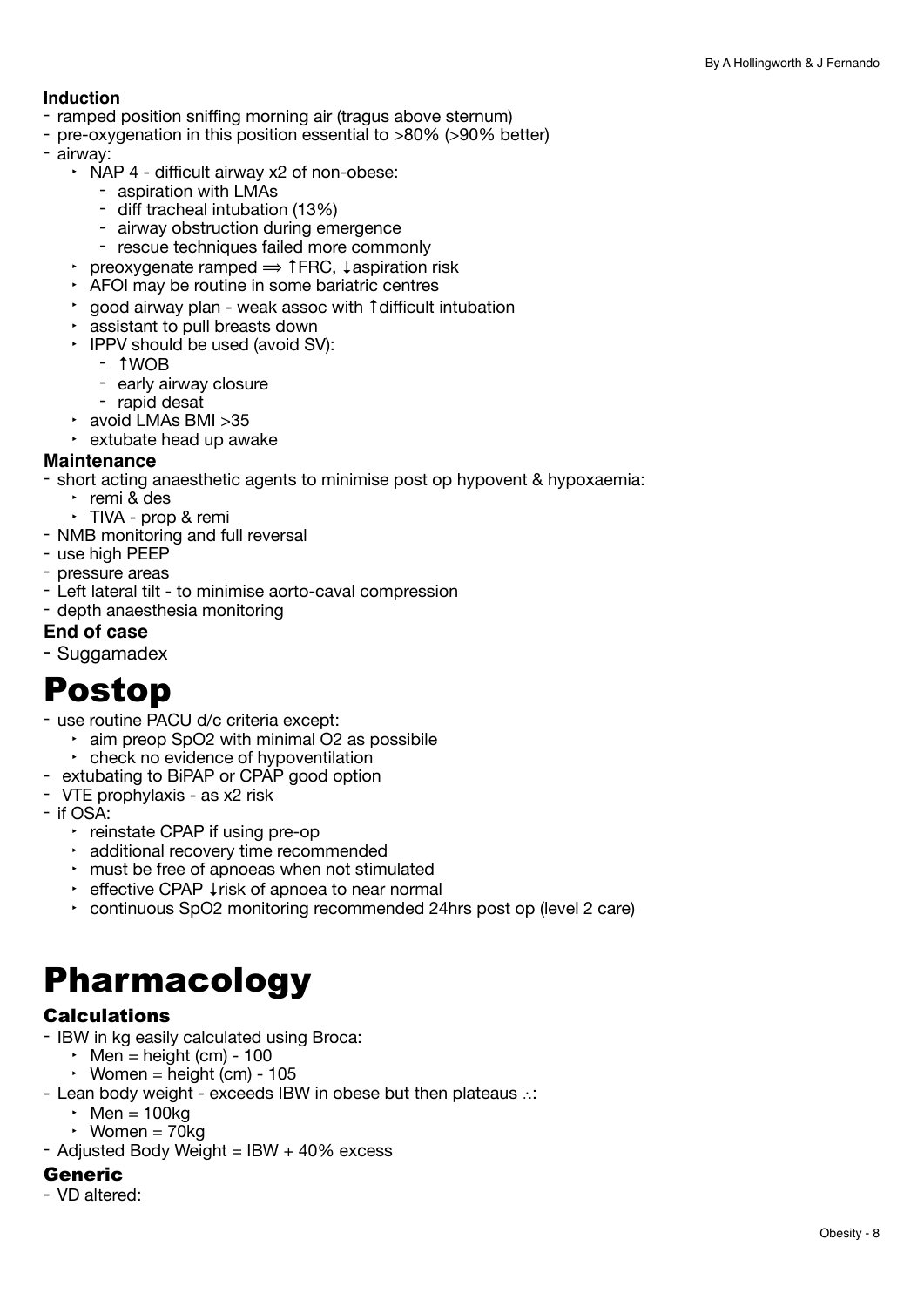- ‣ ↓ed % of TBW (but ↑ed actual TBW)
- ‣ ↑ed % adipose
- ‣ ↑ed lean body mass
- ‣ ↑blood volume (&↑ed CO)
- ‣ altered tissue protein binding
- <sup>+</sup> ↑ed concentration of free fatty acids, cholesterold  $a1$  acid glycoprotein PPB altered:
- - ‣ plasma albumin unchanged
- ‣ <sup>↑</sup>α1 acid glycoprotein Drug clearance:
- - ‣ ↑Renal blood flow
	- ‣ ↑GFR
	- ‣ ↑tubular secretion
	- ‣ ↑hepatic blood blow in congestive cardiac failure
- hydrophillic drugs (eg NDNMBs):
	- ‣ similar VDs, clearance & elim half lives
	-
- lipophillic drugs (eg prop, opioids (except morphine) & benzo's):
	- ‣ ↑ed VD
	- ‣ normal clearance
	- ‣ ↑elimination half lives
- ↑plasma cholinesterase activity:
	- ‣ sux dose on ABW up to max 200mg
	- $\cdot$  ideal for obese  $\Rightarrow$  rapid onset & offset but may  $\Rightarrow$  quicker desat compared to roc in RSI

#### Specific drugs

- induction agents = LBW

 $\rightarrow$  propofol for infusion then change calculation to ABW

- NDNMBs = LBW
- $-$  Sux = ABW (max 200mg)
- Neostigmine = ABW (max 5mg)
- Suggamadex base on total body weight or ABW
- Opioids = LBW (except alfentanil)
- Neuraxial LAs: ↓dose by 25% as engorged epidural veins & fat impinge on volume of epidural space
- paracetamol can be dosed more frequently due to ↑ed clearance

| Suggested dosing regimes for anaesthetic drugs      |                                                      |  |
|-----------------------------------------------------|------------------------------------------------------|--|
| <b>Lean Body Weight</b><br>Males 100Kg Females 70Kg | <b>Adjusted Body Weight</b><br>Ideal plus 40% excess |  |
| Propofol induction                                  | Propofol Infusion                                    |  |
| Thiopental                                          | Suxamethonium (Max 200mg)                            |  |
| Fentanyl                                            | Alfentanil                                           |  |
| Rocuronium                                          | Lidocaine                                            |  |
| Atracurium                                          | Neostigmine (5mg)                                    |  |
| Vecuronium                                          | Sugammadex (see package insert)                      |  |
| Morphine                                            | <b>Antibiotics</b>                                   |  |
| Paracetamol                                         | Low Molecular Weight Heparin                         |  |
| Bupivacaine                                         |                                                      |  |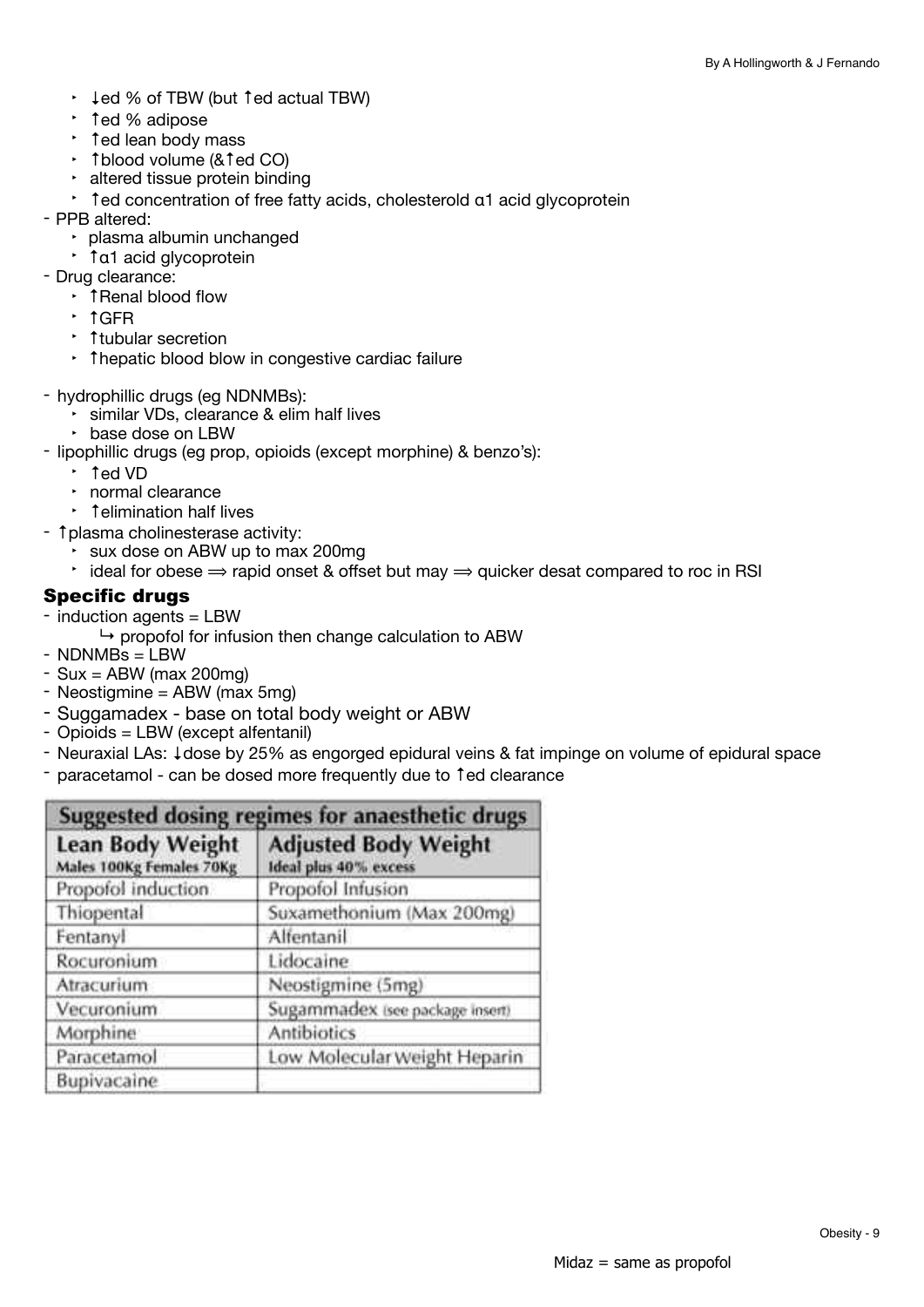# <span id="page-9-0"></span>Thromboprophylaxis

- ↑VTE risk independent of other obesity co-morbidities
- ↑↑risk post surgery
- options:
	- ‣ mechanical devices:
		- TED stockings
		- foot impulse devices
		- SCDs

‣ continue all options until pt no longer has ↓ed mobility

- pharmacological prophylaxis:

- ‣ for pts with low risk of major bleeding
- ‣ continue until no longer ↓ed mobility (generally 5-7d)
- $\rightarrow$  no specific quidelines on dosing in obesity

# <span id="page-9-1"></span>Neuraxial Techniques

- very high failure rare with multiple attempts
- easier insitting position
- use ultrasound prescan to find centre & level
- epidural:
	- ‣ ↑risk of dural puncture as epidural space is smaller due to compression by fat & engorged epidural veins
	- ‣ use 75% of normal dose
	- ‣ dose in sitting position to limit cephelad spread
- spinal:
	- $\rightarrow$  should use less drug (as in pregnant population)
	- ‣ CSE attractive & may help find space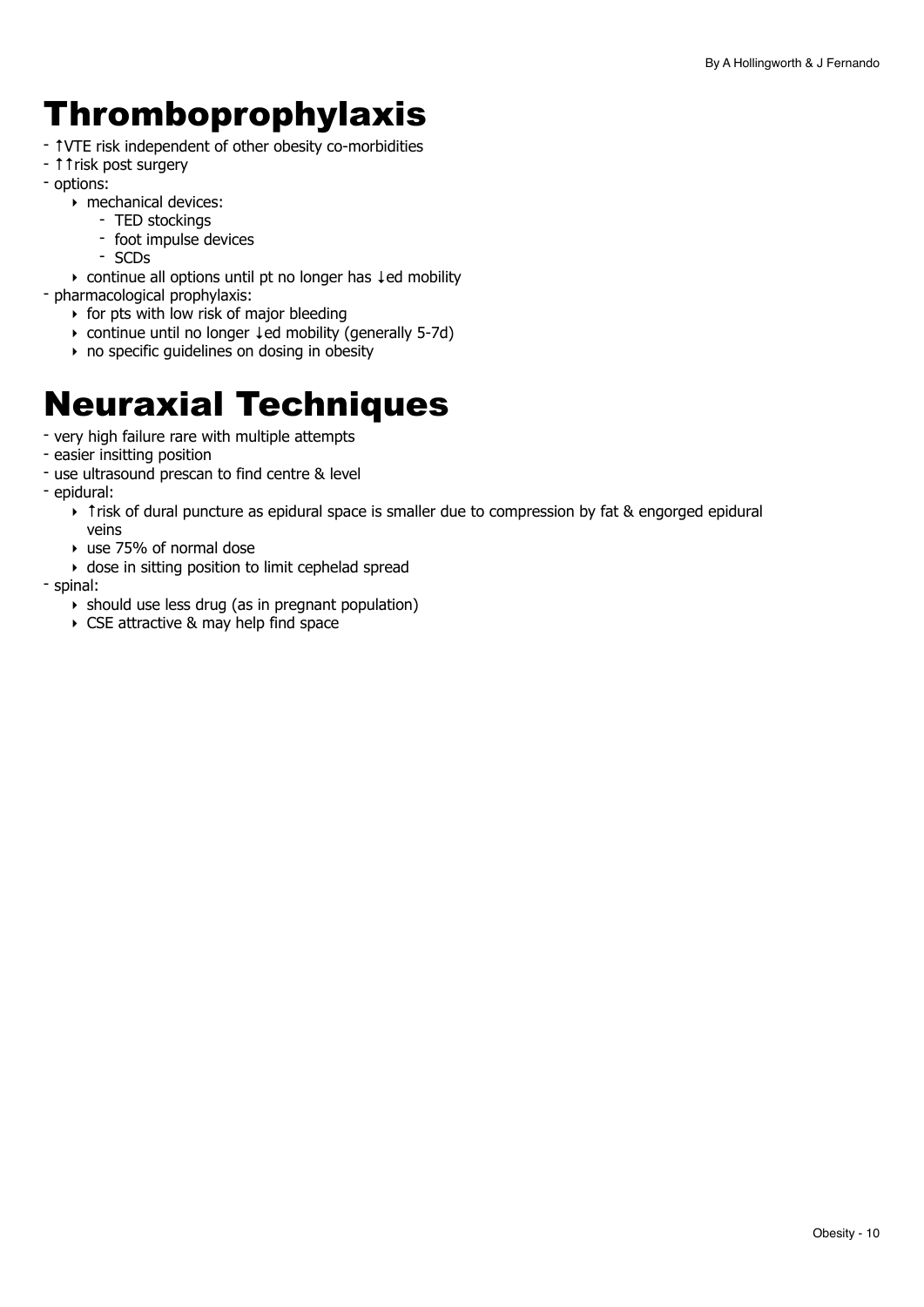# <span id="page-10-0"></span>By Surgery

# <span id="page-10-1"></span>Bariatric Surgery

- in UK indication for surgery:
	- ‣ BMI >40
	- ‣ BMI >35 with significant co-morbidities which could be improved with ↓weight
	- ‣ all non-surgical measures have been tried in order to achieve weight loss for >6months
	- ‣ BMI >50 as 1st line option

- must go through bariatric MDT Ax

# <span id="page-10-2"></span>Intragastric Balloon Insertion & Removal

- = insertion of 700ml silicone balloon in stomach via gastroscope
- inflated with saline & methylene blue
- balloons removed after max 6 months
- can be done under sedation/topical or GA with intubation

#### **Preoperative**

- indications:
	- ‣ BMI 25-35 weight loss adjunct when dont qualify for bariatric surgery
	- ‣ BMI >60-70 for people too high risk for bariatric surgery

#### **Perioperative**

- topical anaesthesia generally enough if cooperative
- $-$  L lat position used for insertion  $\Rightarrow$  sedation

#### **Induction**

- high risk pts:
	- $\rightarrow$  sedation risk may  $\rightarrow$  hypoventilation, hypoxia & airway obstruction
- very large patients poorly tolerate side lying  $\Rightarrow$  sit upright

#### Special Points

- can generally be done as a day case
- high amount of nausea post insertion

## <span id="page-10-3"></span>Gastric Banding

- $-$  = silicone band around top of stomach  $\Rightarrow$  creating small pouch above it
- small injectable port placed subcut & connected to band which is then inflatable

#### **Preoperative**

- straightforward laproscopic procedure
- low mortality rate
- local variance but often used for lower spectrum BMIs
- pre-op paracetamol

### **Perioperative**

#### **Induction**

- careful positioning
- 2 IV lines
- forearm cuff
- pre-oxygenate in head up position
- intubation mandatory:
	- ‣ VT appropriate for IBW or LBM
	- ‣ RSI is not mandatory but quick desat & difficult BMV is likely

#### **Maintenance**

- short acting agents: des & TIVA (but correct dosing can be tricky)
- ensure adequate NMB